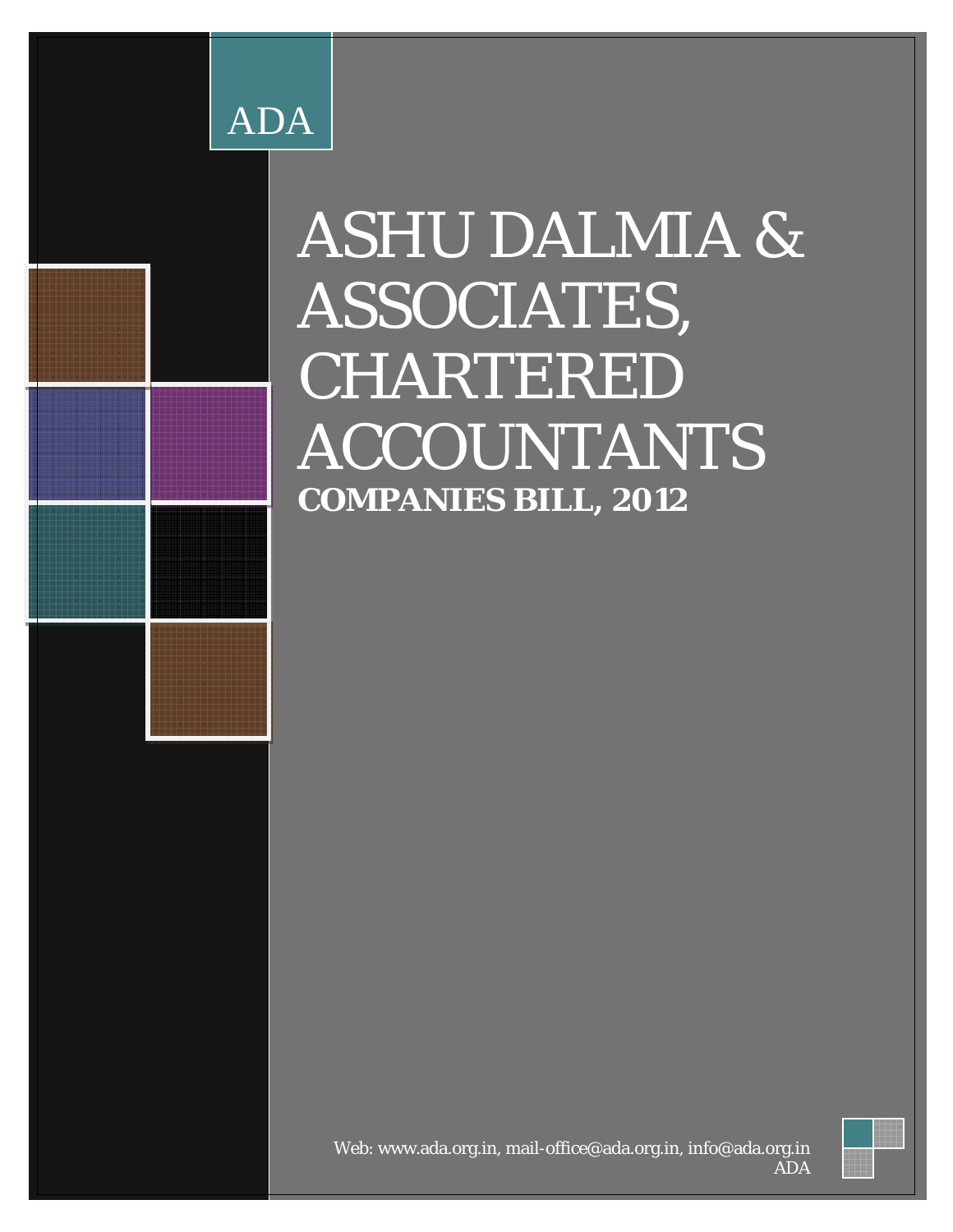# HIGHLIGHTS OF COMPANIES BILL, 2012

## INDEX

- Background and Structure
- Preliminary
	- Corporate Social Responsibilit
- Audit & Auditors
- age. Accounts of Companies
- an i **Directors**
- **STEP** Dividend
- Secretarial Audit
- Filing of Reports & Return
- National Company Law Tribunal and Appellate Tribunal
- Other Key Provisions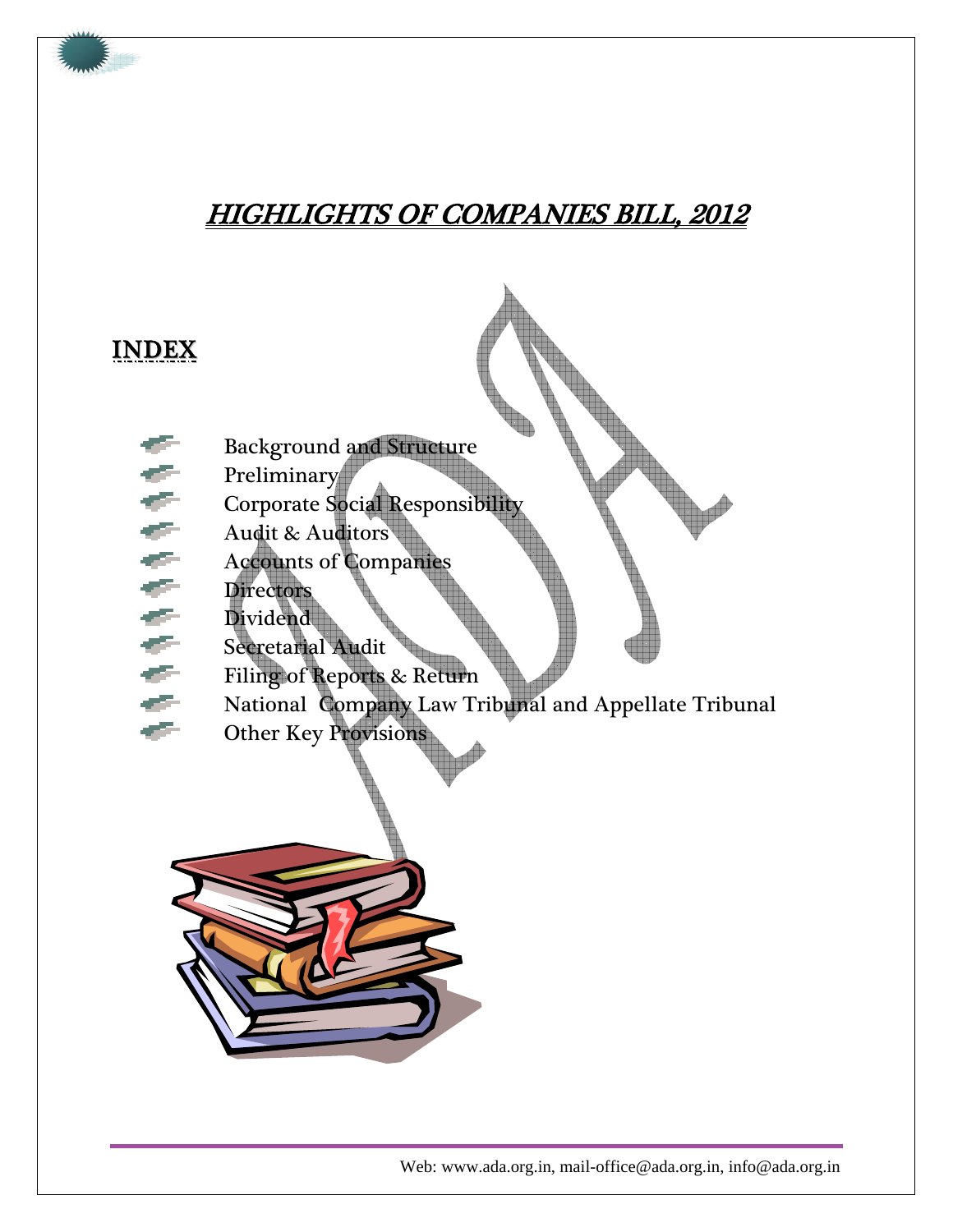#### Background and Structure

The Companies Bill 2011 was laid before the parliament in the month of December 2011 and was referred to the parliamentary standing committee on Finance, headed by Mr. Yashwant Sinha. The standing committee submitted its report in June, 2012. Based on standing committee recommendation, the Companies bill 2011 was amended and was introduced as the Companies bill, 2012. The Bill was passed in Lok Sabha on 18 December, 2012 which was further approved by the Rajya Sabha on  $8<sup>th</sup>$ August 2013.

The Bill has 470 clauses as compared to 658 sections in the existing Companies act, 1956. The entire bill has been divided into 29 chapters. The Bill, aimed at improving corporate governance, also contains provisions to strengthen regulations for corporate as well as auditing firms.

#### PRELIMINARY

- $\pm$  The Financial Year of any company can end only on march 31 and only exception is for companies, which are holding/ subsidiary of a foreign entity requiring consolidation outside India can have a different financial year with the approval of Tribunal.
- All existing companies need to align their financial year within two years from commencement of the Act.
- $\pm$  The maximum number of members in case of private company is increased from the existing 50 to 200.
- $\pm$  The concept of small companies has been introduced and the same has been defined to mean a Company, other than a public Company: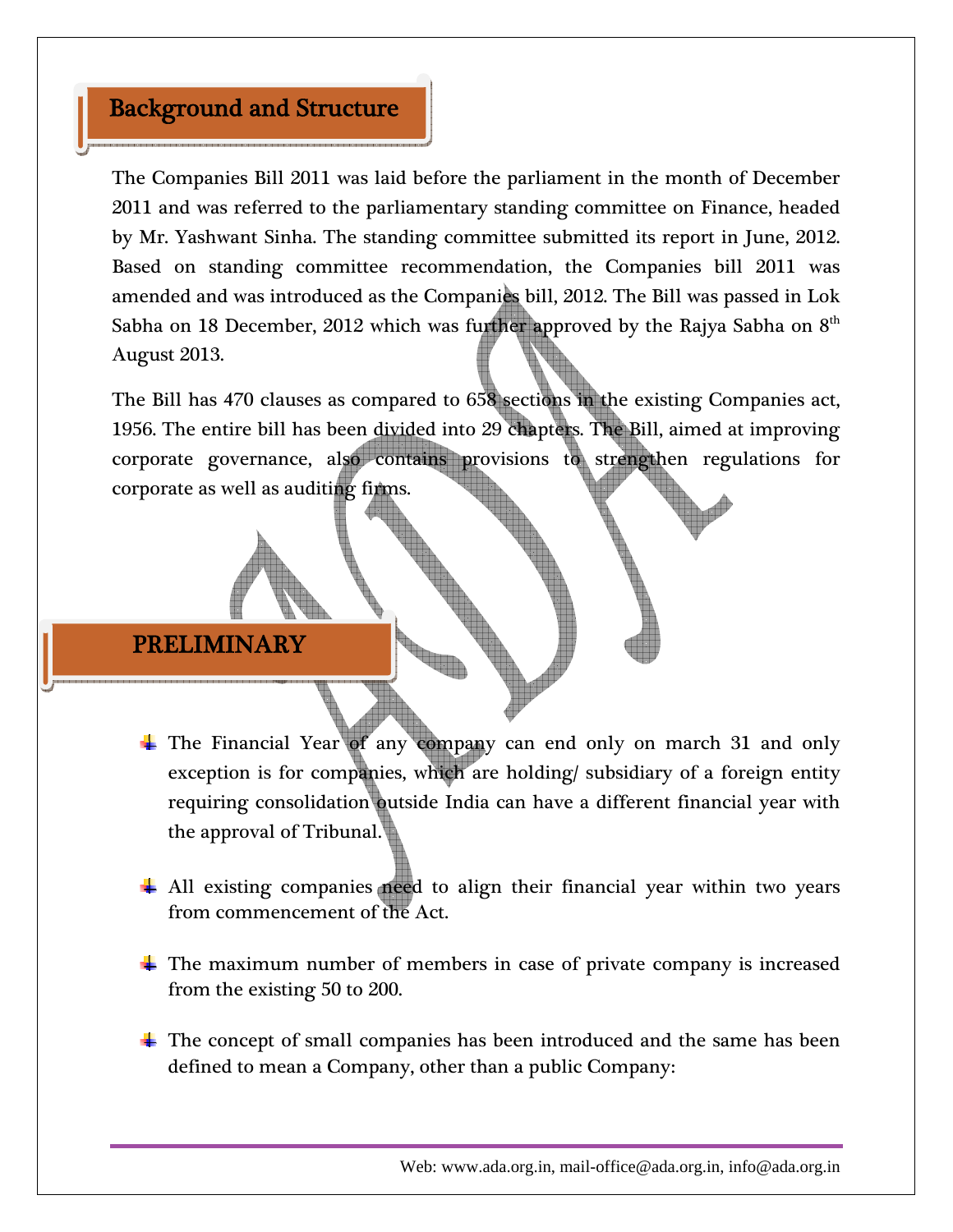- having paid-up share capital not exceed fifty lakh rupees- or such amount, not exceeding rupees five crores, as may be prescribed; or
- Having turnover not exceeding rupees two crores or such amount, not exceeding rupees twenty crores, as may be prescribed, as per its last profit and loss account.
- $\pm$  In case of small company, various relaxations in terms of reporting requirement, board meetings and procedure for mergers/ amalgamations have been introduced.
- $\frac{1}{2}$  One Person Company means a company which has only one person as a member. It is thus a one shareholder corporate entity, where despite having just one person, legal and financial liability is limited to company alone.
- $\frac{1}{2}$  Subsidiary company inter alia means a company in which the holding company exercises or controls more than 50 percent of the total share capital either at its Own or together with one or more of its subsidiary companies. Current provisions were restricted to holding of equity shares capital only.
- $\pm$  The ambit of officer under default has been broadened to include share transfer agents, registrars and merchant bankers to the issue or transfer related to issue of shares, Chief Executive Officer and Chief Financial Officer. Directors who are aware of the default by way of participation in board meeting or receiving the minutes without objecting to the same will also be included in this category even if company has Managing Director, whole Time Director / other Key Managerial Personnel.
- $\frac{1}{\sqrt{2}}$  Specific provision dealing with issue of Bonus shares introduced.

#### CORPORATE SOCIAL RESPONSIBILITY

#### eaning:

 Corporate Social Responsibility is the continuing commitment by business to behave ethically and contribute to economic development while improving the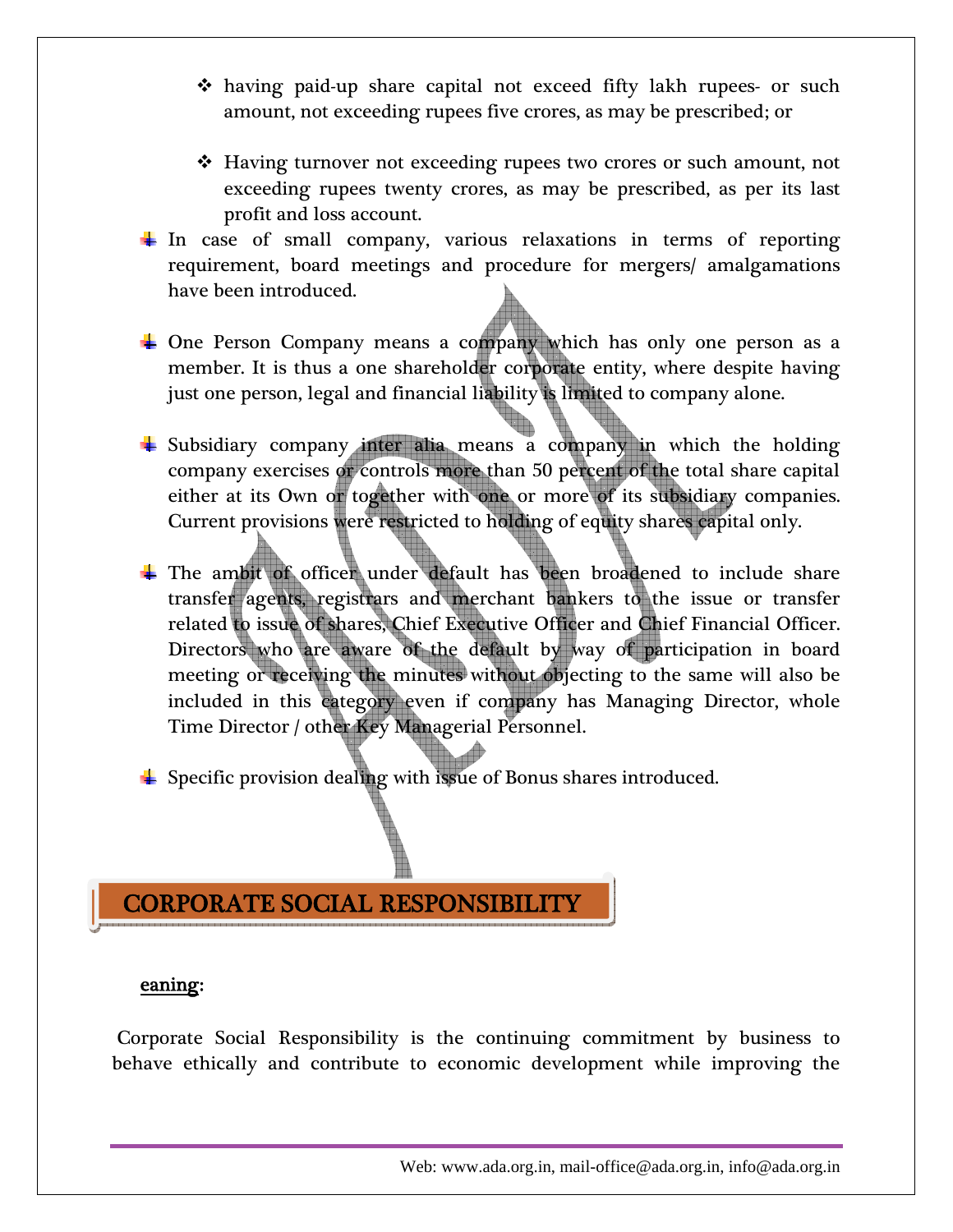quality of life of the workforce and their families as well as of the local community and society at large.

#### Inclusion in Financial Statements:

- $\pm$  The Companies Bill 2012 has proposed that the disclosure of the financial statements contain inter alia "the details about the policy developed and implemented by the company on corporate social responsibility initiatives taken during the year" [Clause 136  $(6)$   $(0)$ ].
- Every company having a net worth of Rs. 500 crore or turnover of Rs. 1000 crore, will form a "CSR Committee of The Board", the board will constitute 3 directors of which 1 has to be an independent director.
- $\frac{1}{2}$  These companies have to spend minimum 2% of "net profits" (Average of last three years) towards CSR policy. If not spent, board has to give detailed reasons for not spending on CSR in the Director's Report.

#### Role of Committee:

- $\pm$  The main role of the committee is to formulate and recommend to the Board a Corporate Social Responsibility Policy which should indicate the activities to be undertaken by the Company.
- The Committee has to also recommend the quantum of expenditure to be incurred on these activities. Finally, the Committee has to monitor the Corporate Social Responsibility Policy of the company from time to time.

#### AUDIT & AUDITORS

According to the provisions of Chapter X of the Bill, every company shall, at the first annual general meeting, appoint an individual or a firm as an auditor who shall hold office from the conclusion of that meeting till the conclusion of its sixth annual general meeting and thereafter till the conclusion of every sixth meeting. (Clause 139)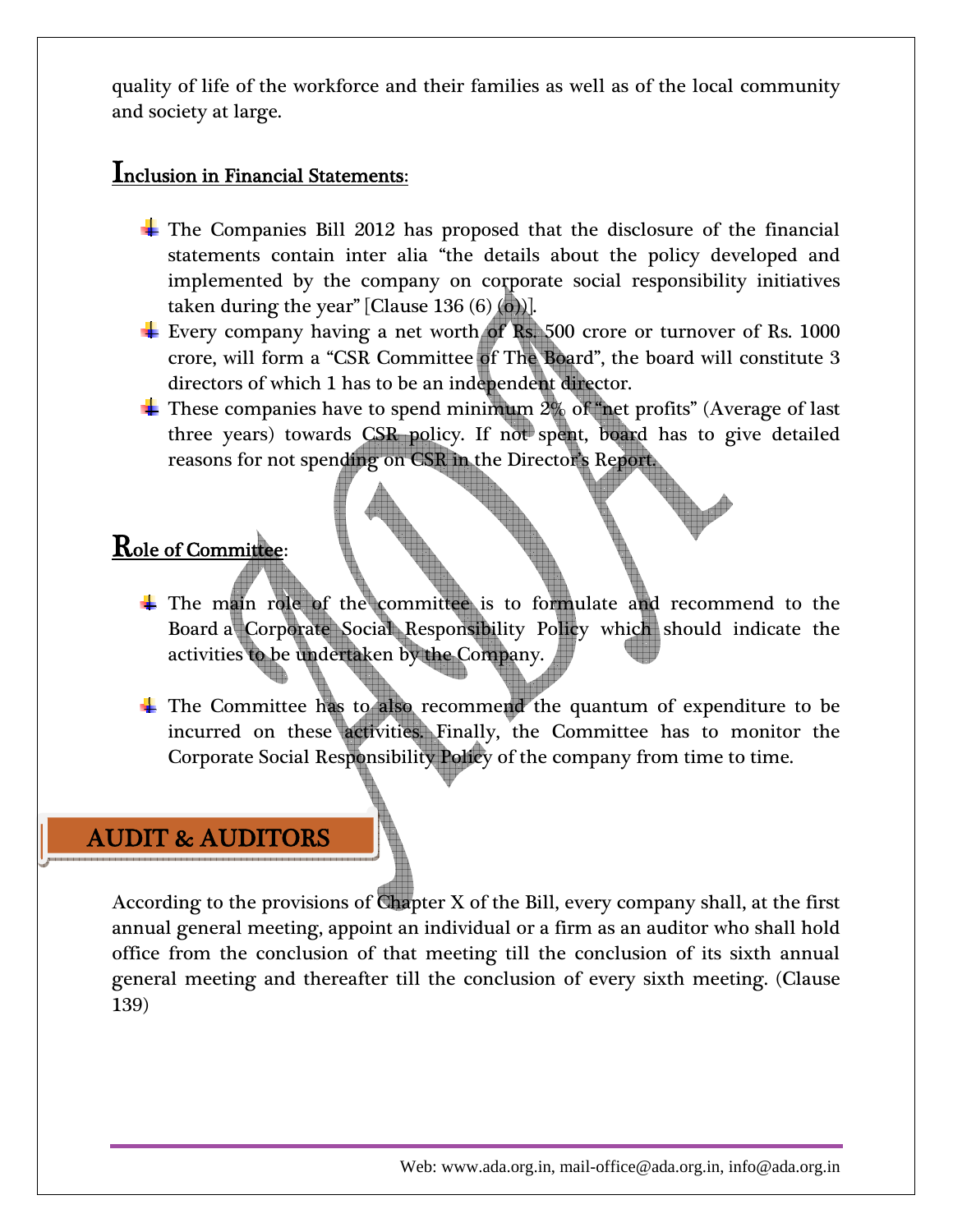The Bill provides for compulsory rotation of individual auditors and of audit firm. No listed company or a company belonging to such class or classes of companies as may be prescribed, shall appoint or re-appoint-

1: An individual as auditor for more than one term of five consecutive years; and,

2: An audit firm as auditor for more than two terms of five consecutive years. (Clause 139(2)). Also, enabling provisions for members to resolve rotation of audit partners and his team are provided in the Bill.

The bill provides for 5-years tenure for auditors appointed at Annual General Meetings of companies (other than Government Companies/ Government Controlled Companies) instead of annual appointment/ re-appointment.

The concept of automatic reappointment of existing auditor (without passing any resolution) at AGM where no auditor is appointed/ reappointed at AGM is introduced.

Limited Liability Partnerships may be appointed as Auditors (Clause 141)

Auditing Standards to be made mandatory (Clause 143)

If an auditor of a company, in the course of the performance of his duties as auditor, has reason to believe that an offence involving fraud is being or has been committed against the company by officers or employees of the company, he shall immediately report the matter to the Central Government within such time as may be prescribed. (Clause 143).

In Other Words, the new Company Bill inflicts three new mega burdens on to the long suffering auditor. First, Sec 143(3) (a) enlarges the role of the auditor by asking him to confirm that he has "sought and obtained all the information and explanations which to the best of his knowledge and belief were necessary for the purpose of his audit". Second, it creates a direct line of communication between the auditor and the central government. It's no more a matter of auditors qualifying balance sheets. If he "has reason to believe that an offense involving fraud is being or has been committed against the company, he shall immediately report the matter to the Central Government" [Sec 143(12)] or risk paying a fine up to Rs 25 lakh for failing to do so [Section 145(15)]. Third and finally, his liabilities for discharging his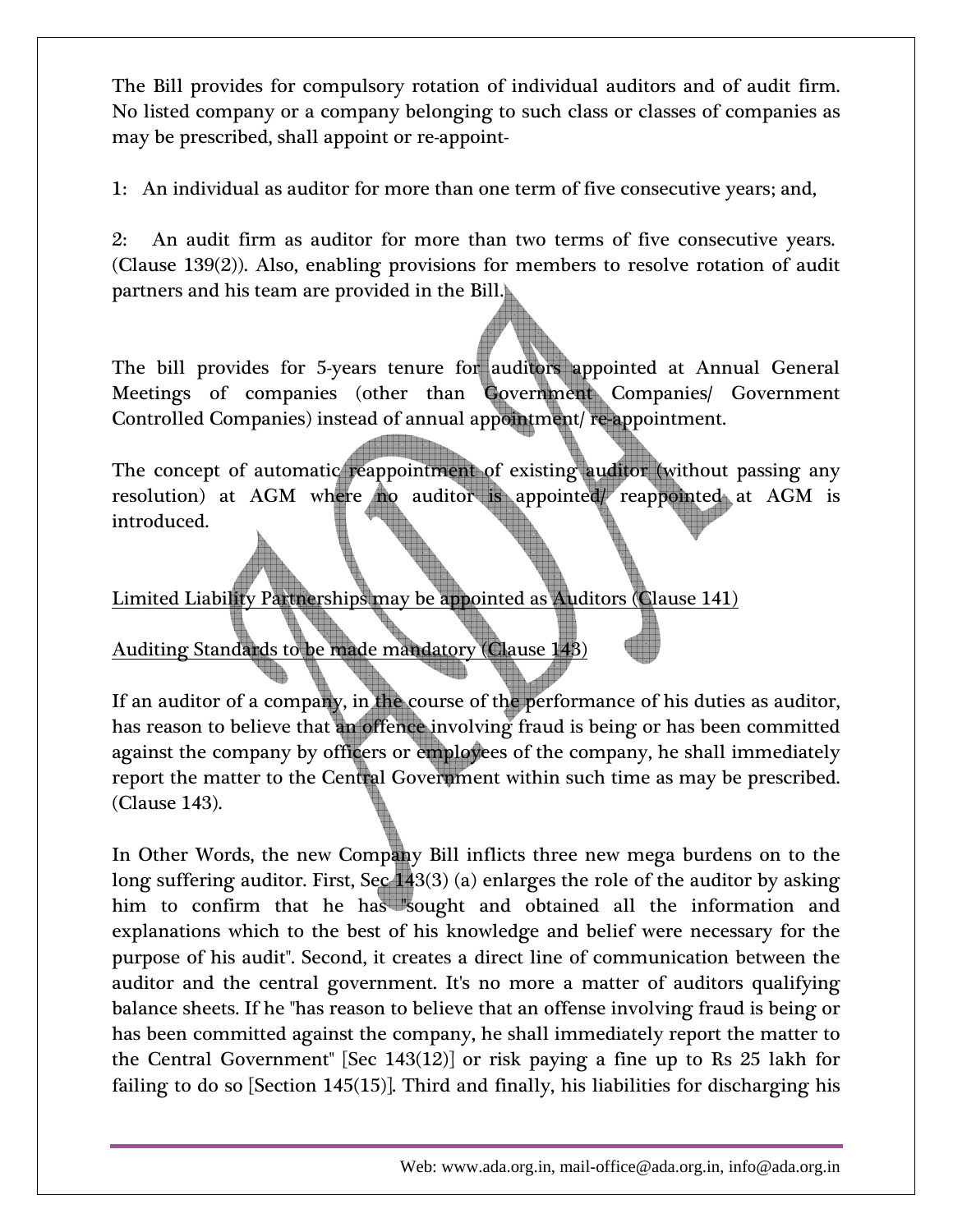role have been substantially enlarged in that Sec 147(2) sends him to jail for a year with another fine of Rs 25 lakh if he has failed to do his job "knowingly or willfully with the intention to deceive the company or its shareholders or creditors or tax authorities"

## ${\bf A}$ uditor not to render certain services (Clause 144)-

An auditor appointed under this Act shall provide to the company only such other services as are approved by the Board of Directors or the audit committee, as the case may be, but which shall not include any of the following services (whether such services are rendered directly or indirectly to the company or its holding company or subsidiary company or associate company), namely:-`

- 1: accounting and book keeping services;
- 2 : internal a audit;
- 3: design and implementation of any financial information system;
- 4 4: actuarial services;
- 5: investment advisory services;
- 6 : investmen nt banking g services;
- 7: rendering of outsourced financial services;
- 8 : managem ment servic ces; and
- 9 : any other r kind of se ervices as m may be pres scribed.

## **ACCOUNTS OF COMPANIES**

The Bill permits the maintenance of books of accounts and other books and papers in electronic mode (Second Proviso to Clause 128(1))

Reopening of Accounts on Court's or Tribunal's Order - A company shall not reopen its books of account and not recast its financial statements, unless an order in this regard is made by a court of competent jurisdiction or the Tribunal. The accounts so revised or re-cast shall be final. (Clause 130).

Voluntary Revision of Financial Statements or Board's Report may be made with Tribunal's consent (Clause 131)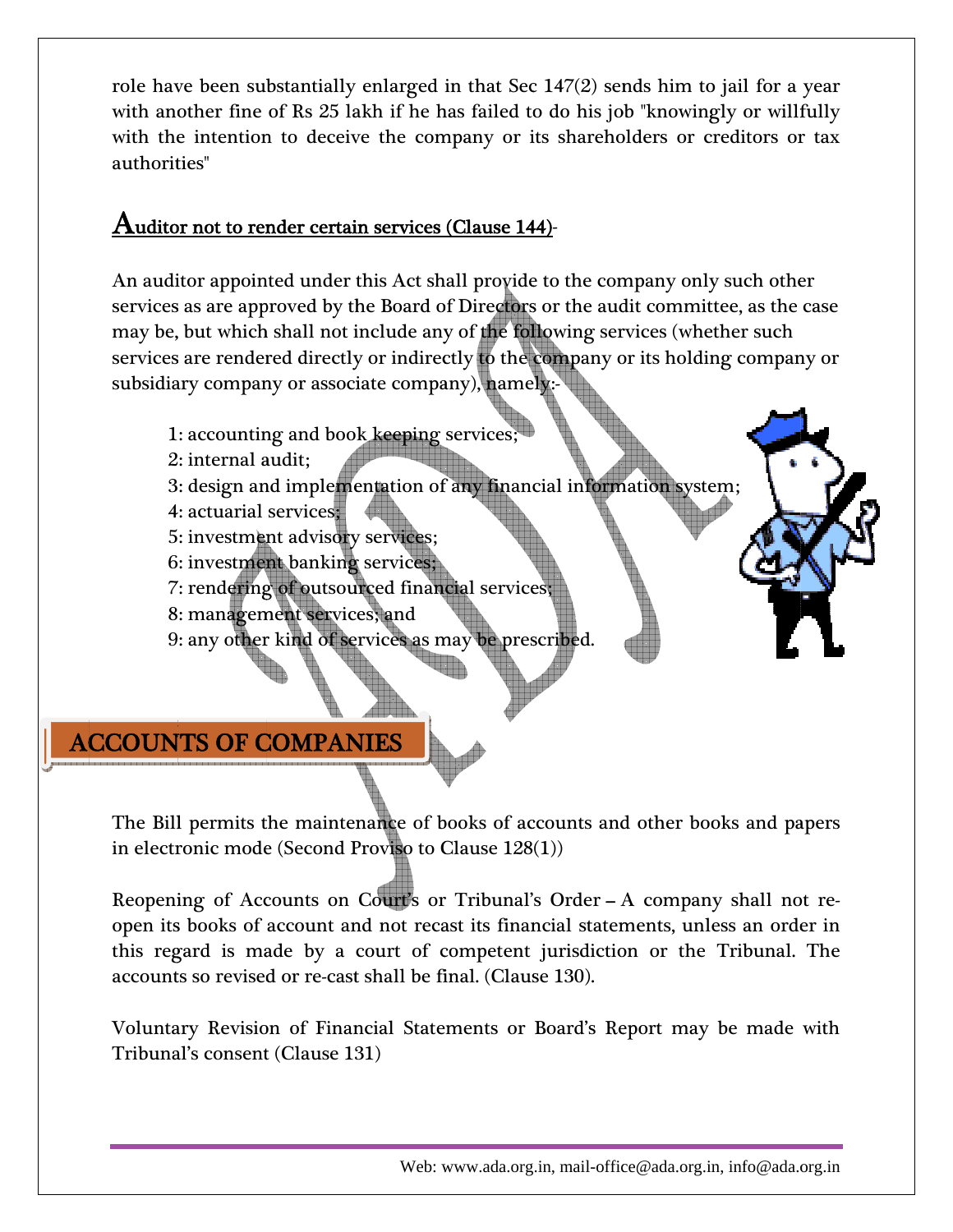#### Constitution of National Financial Reporting Authority –

The National Advisory Committee on Accounting Standards (NACAS as introduced by the Companies Bill 2009) has been renamed National Financial Reporting Authority (NFRA) and unlike NACAS it is not merely an advisory body.

The mandate of the NFRA is to:

1: make recommendations to the Central Government on the formulation and lying down of accounting and auditing policies and standards for adoption by companies or class of companies or their auditors, as the case may be;

2: monitor and enforce the compliance with accounting and auditing standards recommended by it in such manner as may be prescribed;

3: oversee the quality of service of the professions associated with ensuring compliance with such standards, and suggest measures required for improvement in quality of services and such other related matters as may be prescribed; and

4: Perform such other functions as may be prescribed.

#### ${\rm \bf Additional\ Disclosure}$

The Board of Director's report for every company except for One Person Company, shall have various types of additional information (Clause 134)

The Directors responsibility statement in case of listed company shall also include additional declarations related to internal financial controls and compliance systems (Clause 134(5))

## DIRECTORS

#### $\textcolor{red}{\blacktriangleleft}$  **Maximum No. of Directors:**

- 1. Increased from 12 to 15.
- 2. More than 15 can be appointed by passing special resolution.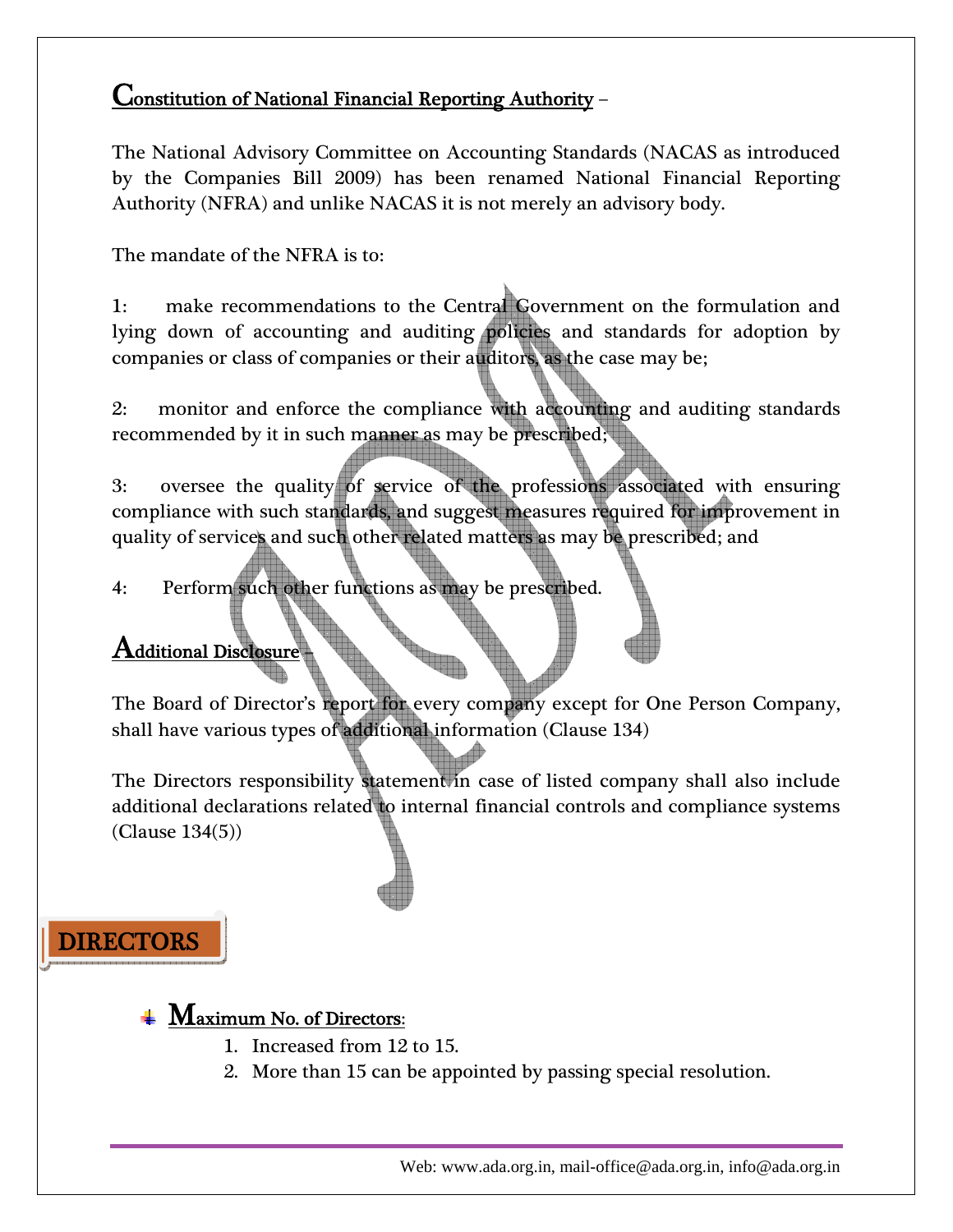## $\leftarrow$  Composition of the Board:

- 1. Certain class of companies to have at least 1 women director.
- 2. Every company to have at least one director who has stayed for at least 182 days in India in previous calendar year.
- 3. Listed Companies to have at least 1/3rd independent directors.

#### $\frac{1}{\sqrt{2}}$  Maximum Number of Directorship:

- 1. Increased from 15 to 20.
- 2. Includes alternate directorship.
- 3. Maximum number of public companies in which person can hold directorship limited to 10 including private companies which are holding or subsidiary companies.
- 4. Members, by passing special resolution can limit the number of companies in which person can act as director.

#### $\frac{1}{\sqrt{2}}$  **Resignation of Director:**

- 1. Director to send copy of resignation letter and detailed reasons for resignation to Registrar within 30 days of resignation.
- The resignation of a director shall take effect from the date on which the notice is received by the company or the date, if any, specified by the director in the notice, whichever is later.

## **Weetings:**

- 1. First Meeting to be held within 30 days of incorporation.
- 2. Not more than 120 days to lapse between 2 meetings.
- 3. Meetings through video conferencing and other audio visuals modes permitted. Also, the recording and storing of the proceedings of such meetings should be carried out.
- 4. Presence of independent director mandatory in case of meetings called at shorter notice.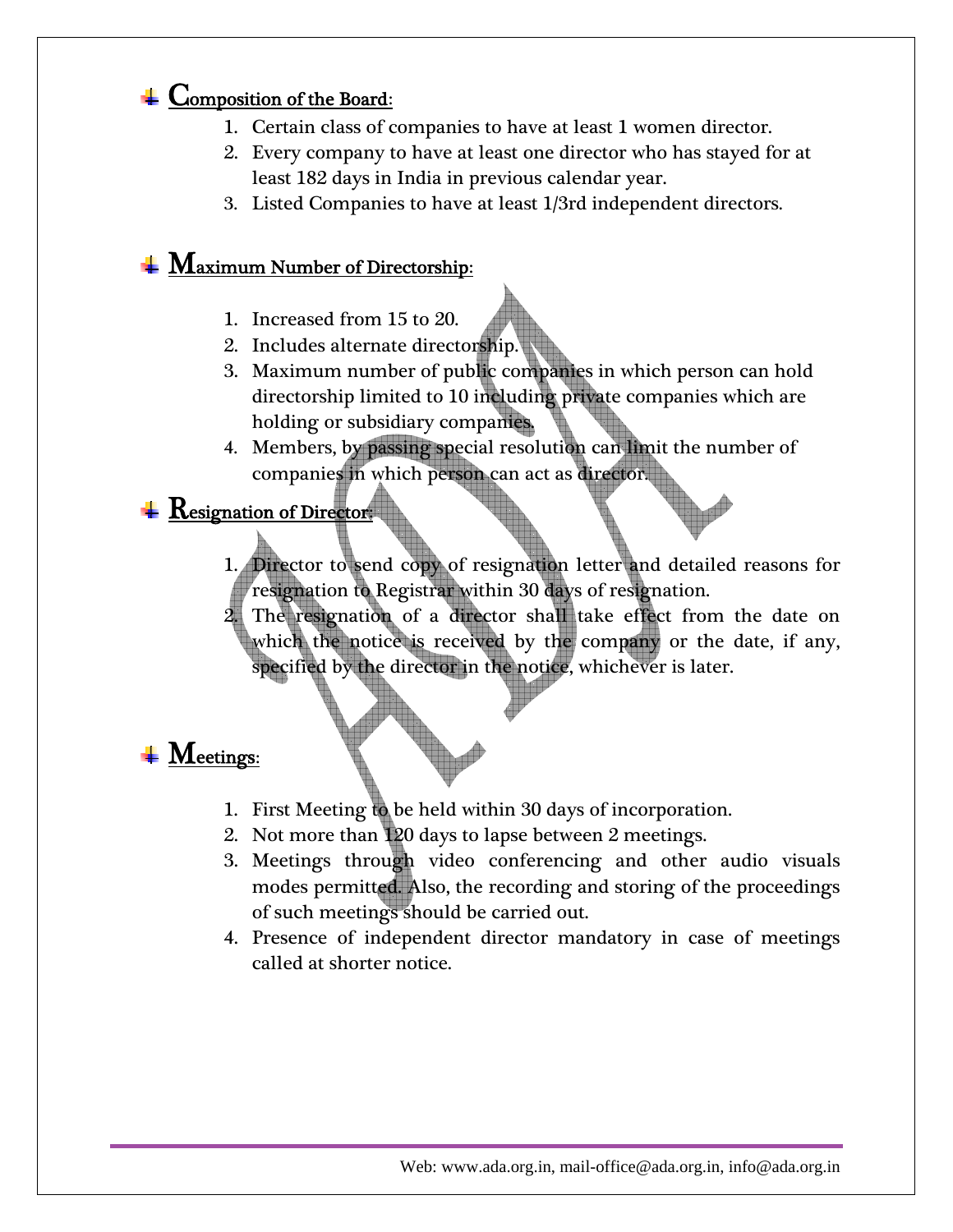## DIVIDEND

 $T$  Transfer to Reserve: A Company to transfer voluntarily a portion of its profits to reserve as considered appropriate, before declaration of any dividend.

 $\perp$  Declaration of Dividend in case of Insufficient Profit: In case of inadequacy or absence of profits in any F.Y., the company can declare dividend out of the accumulated profits transferred to reserves in accordance with the rules to be prescribed.

**Restriction on Declaration of Dividend /Interim Dividend:** Interim dividend may be declared out of surplus in Profit & Loss account as well as profits of F.Y. in which dividend is sought to be declared. In case company has incurred loss up to preceding quarter of the current financial year then interim dividend shall not be declared at a rate higher than the average dividends declared by the company during the immediately preceding 3 Financial Years. Failure to comply with provisions of acceptance and repayment of deposits will bar the company to declare any dividend during the period of non compliance.

#### SECRETERIAL AUDIT

**4 Appointment:** Company Secretary included within the definition of Key Managerial Personnel. Certain Companies, as may be prescribed, to mandatorily appoint company secretary. Functions of company secretary defined in the bill.

Secretarial Audit: Listed companies to annex secretarial audit report obtained from a Practicing Company Secretary to the Board's report. Board to respond to qualifications, made by the Secretary, in the Board's report.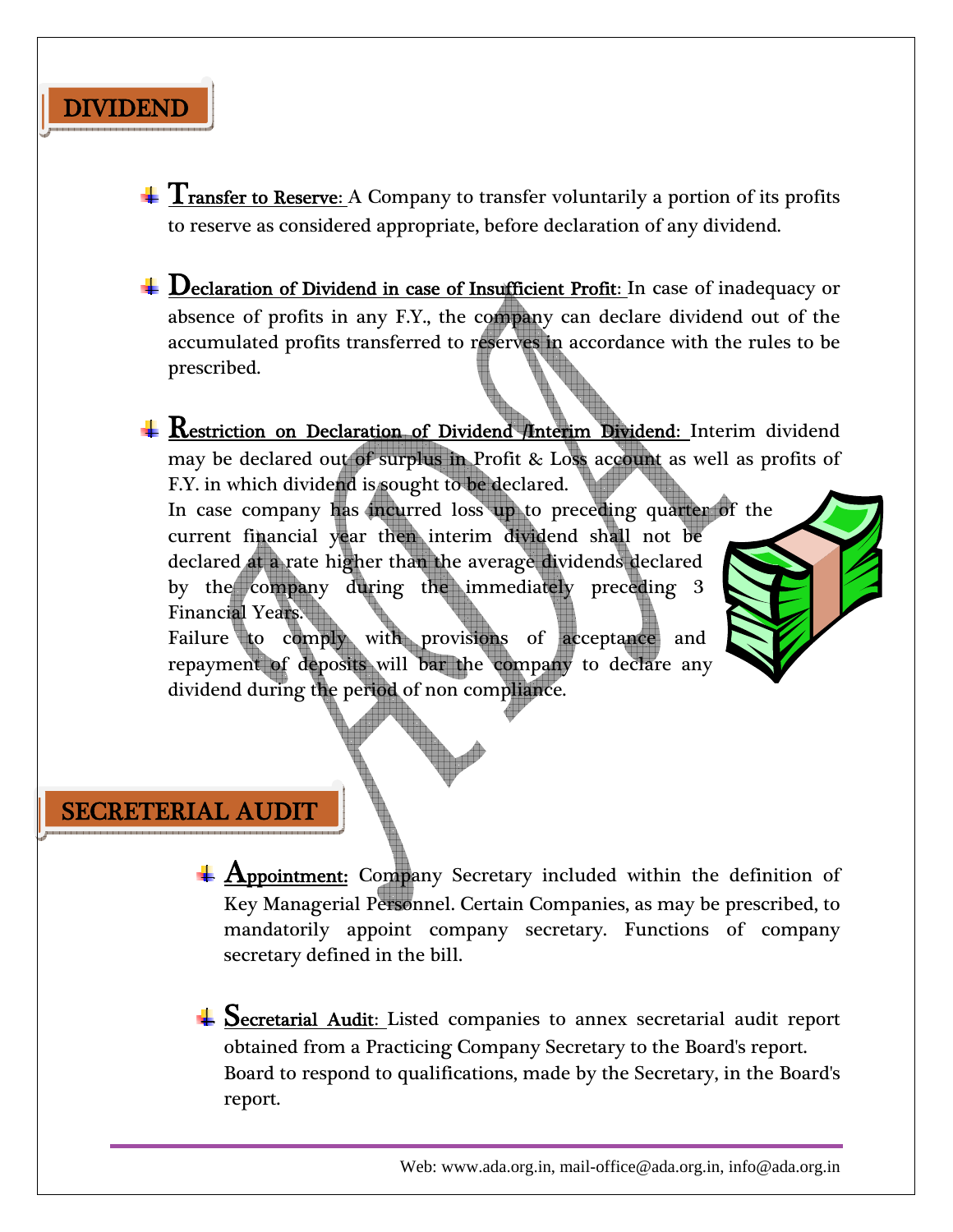Secretarial Standards: Secretarial Standards introduced and provided statutory recognition for the first time. Company Secretary to ensure that the company complies with the applicable Secretarial Standards.

 $\overline{\phantom{a}}$  Certification: For all the companies (except one person companies and small companies), whether private or public, listed or unlisted, the annual return has to be signed by either a company secretary in employment or by a company secretary in practice. This is akin to compliance certificate u/s 383A.

del alta de la construcción de la construcción de la construcción de la construcción de la construcción de la

FILING OF REPORTS & RETURNS

Disclosures required in Board's report have been made more comprehensive. Board's report to include extract of Annual Return, number of board meetings etc.

Annual return to be made up to end of financial year not up to date of AGM. Scope of return enlarged to great extent.

All annual returns as stated above to be certified either by company secretary of the Company or by a Company Secretary in practice.

Annual return to be filed within 30 days of holding of AGM

Every Listed company to file return to ROC regarding changes in shares held by promoters and top 10 shareholders within 15 days of the change.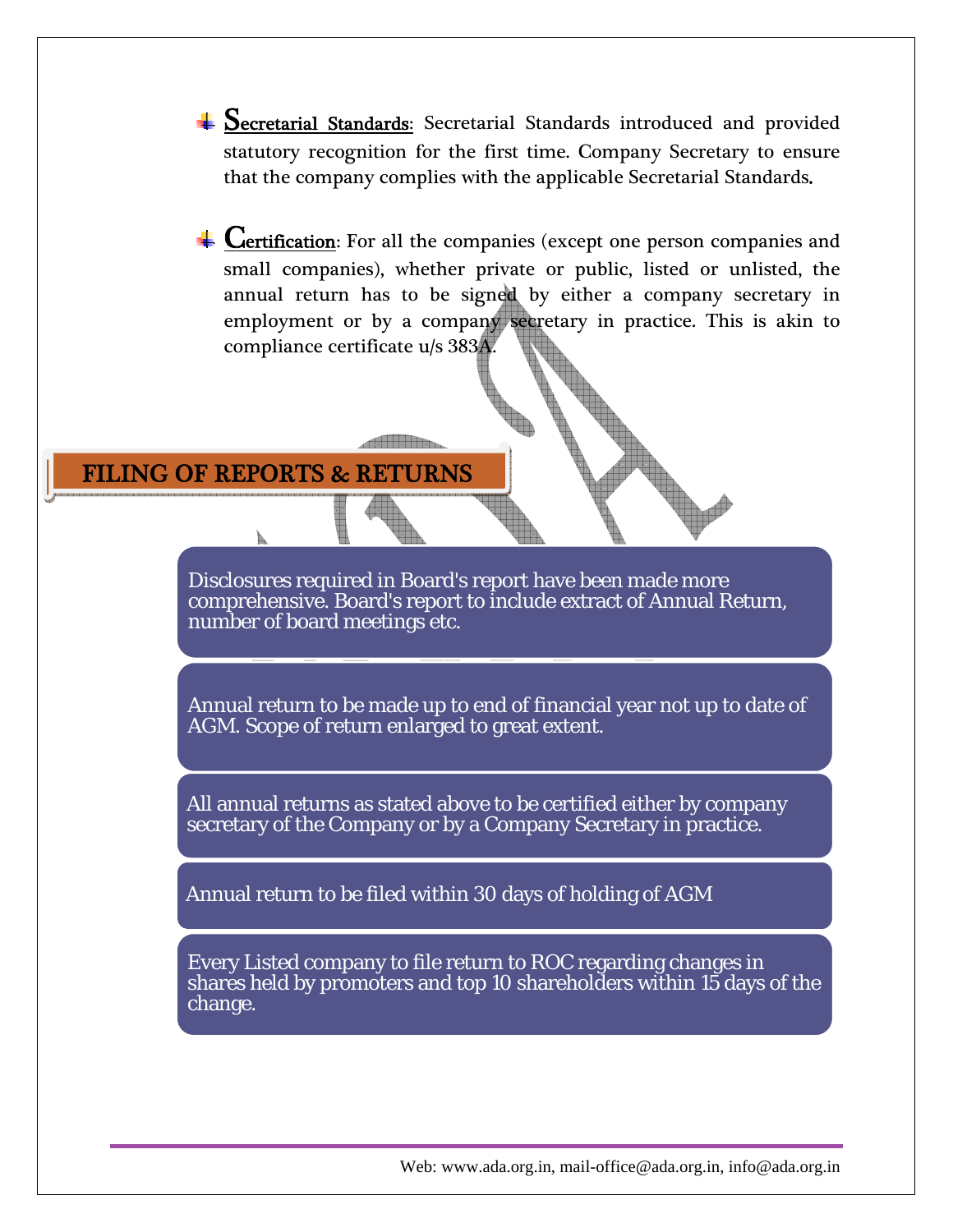## NATIONAL COMPANY LAW TRIBUNAL & APPELLATE AUTHORITY

- $\pm$  The bill provides for constitution of a National Company Law Tribunal and National Company Law Appellate Tribunal consisting of combination of technical and judicial members.
- $\ddagger$  It is provided that every proceeding presented before the Tribunal or appeal filed before the Appellate Tribunal shall be disposed of expeditiously as possible and every endeavor shall be made by the Tribunal for the disposal of the proceeding within 3 months. The Tribunal shall continue the proceeding on transferred cases from stage before their transfer.
- Consolidation/Division of shares involving changes in the voting percentage required approval of Tribunal.

OTHER KEY PROVISIONS

- The Bill permits merger of Indian Companies with foreign Companies in specified jurisdictions which proves to be a progressive move and will enable cross border consolidation of global business/assets.
- The provision of the Postal Ballot shall be applicable to all the companies whether listed or unlisted on all such matters which shall be prescribed by Central Government.